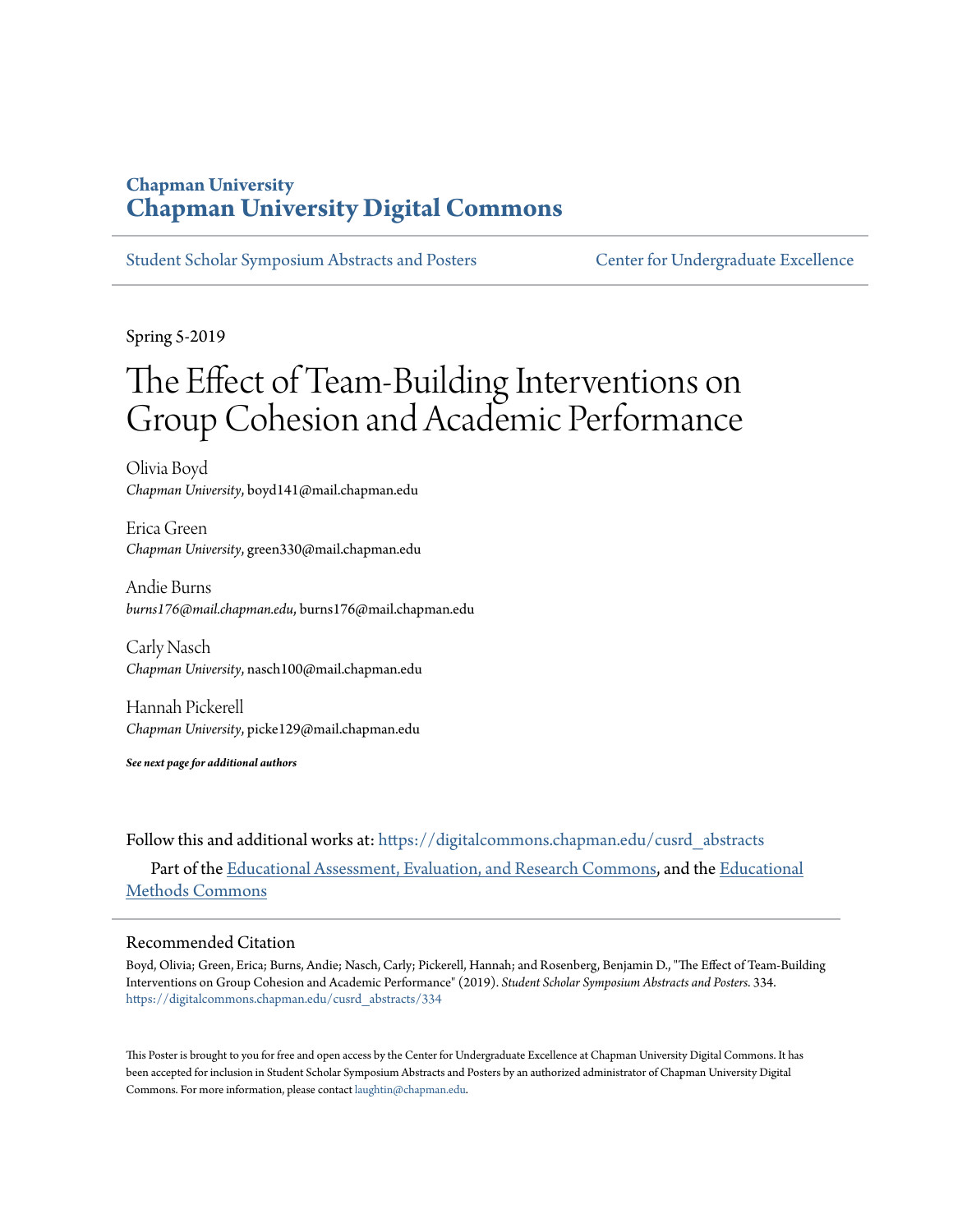### The Effect of Team-Building Interventions on Group Cohesion and Academic Performance

### **Authors**

Olivia Boyd, Erica Green, Andie Burns, Carly Nasch, Hannah Pickerell, and Benjamin D. Rosenberg